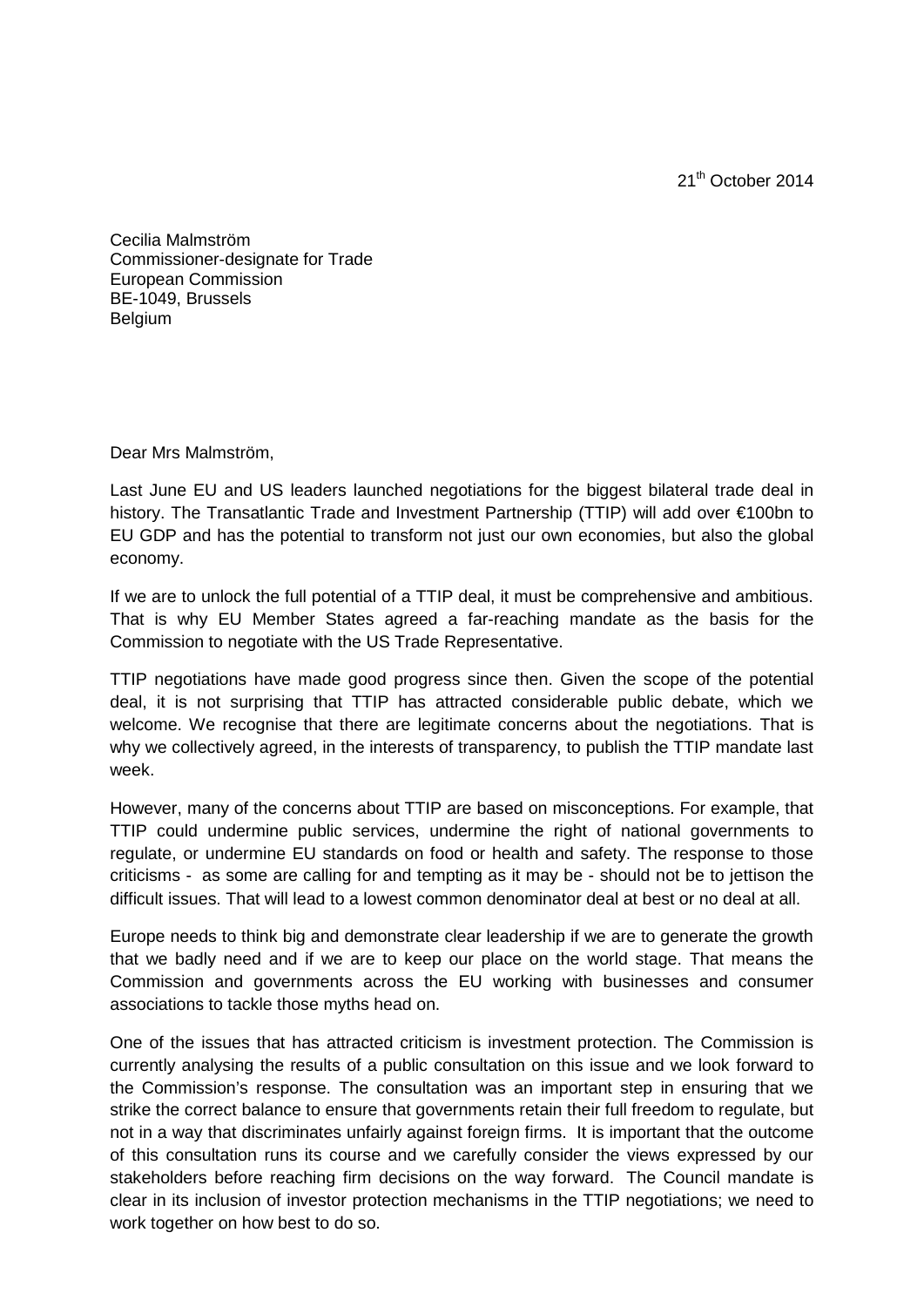We are confident that you can achieve that goal and also secure our objectives across the whole of the mandate that the Council has provided. We will work closely with the Commission to achieve those aims.

Yours sincerely

Yiorgos Lakkotrypis Ministry of Energy, Commerce, Industry and Tourism

Lan medil

Jan Mládek Minister for Industry and Trade

Mogens Jensen Minister for Trade and Development Cooperation

Bulley

Anne Sulling Minister of Foreign Trade and Enterpreneurship

rarinem

Jaime García-Legaz Ponce Secretary of State for Trade

dento Malle

Lenita Toivakka Minister for European Affairs and Foreign Trade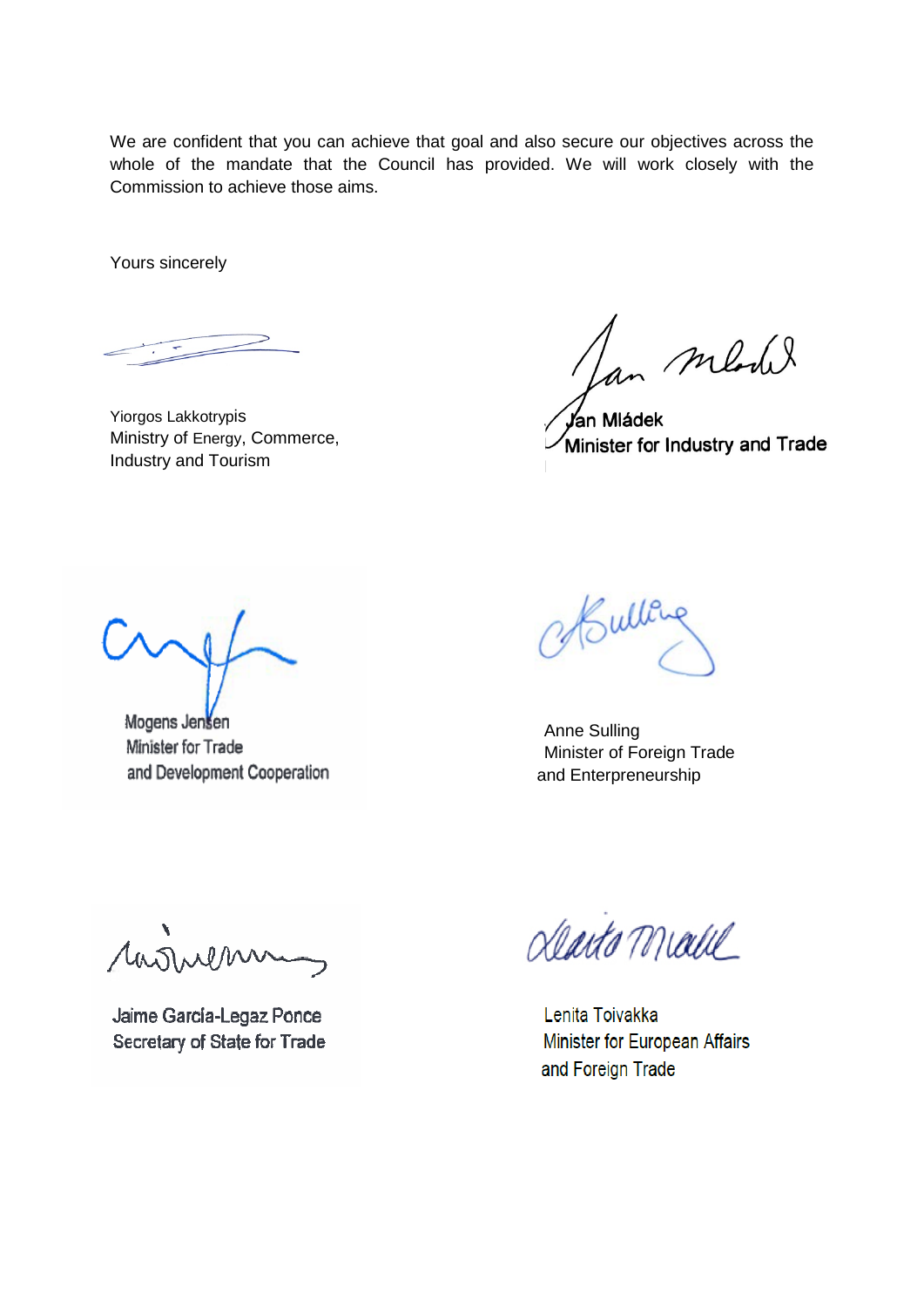$\mu$  $\zeta$  $272 -$ 

Joško Klisović Deputy Minister of Foreign and European Affairs

Ficles

 $L\overline{I\overline{N}}$ .

Minister for Enterprise and Innovation

 Minister for Jobs, Enterprise and Innovation

Linas Linkevicius

Edoques Rinnetuis

Minister of Foreign Affairs

Dr Christian Cardona Minister for the Economy **Investment and Small Business** 

 $\ddot{\phantom{1}}$ 

Instin

Bruno Maçães Secretary of State for European Affairs